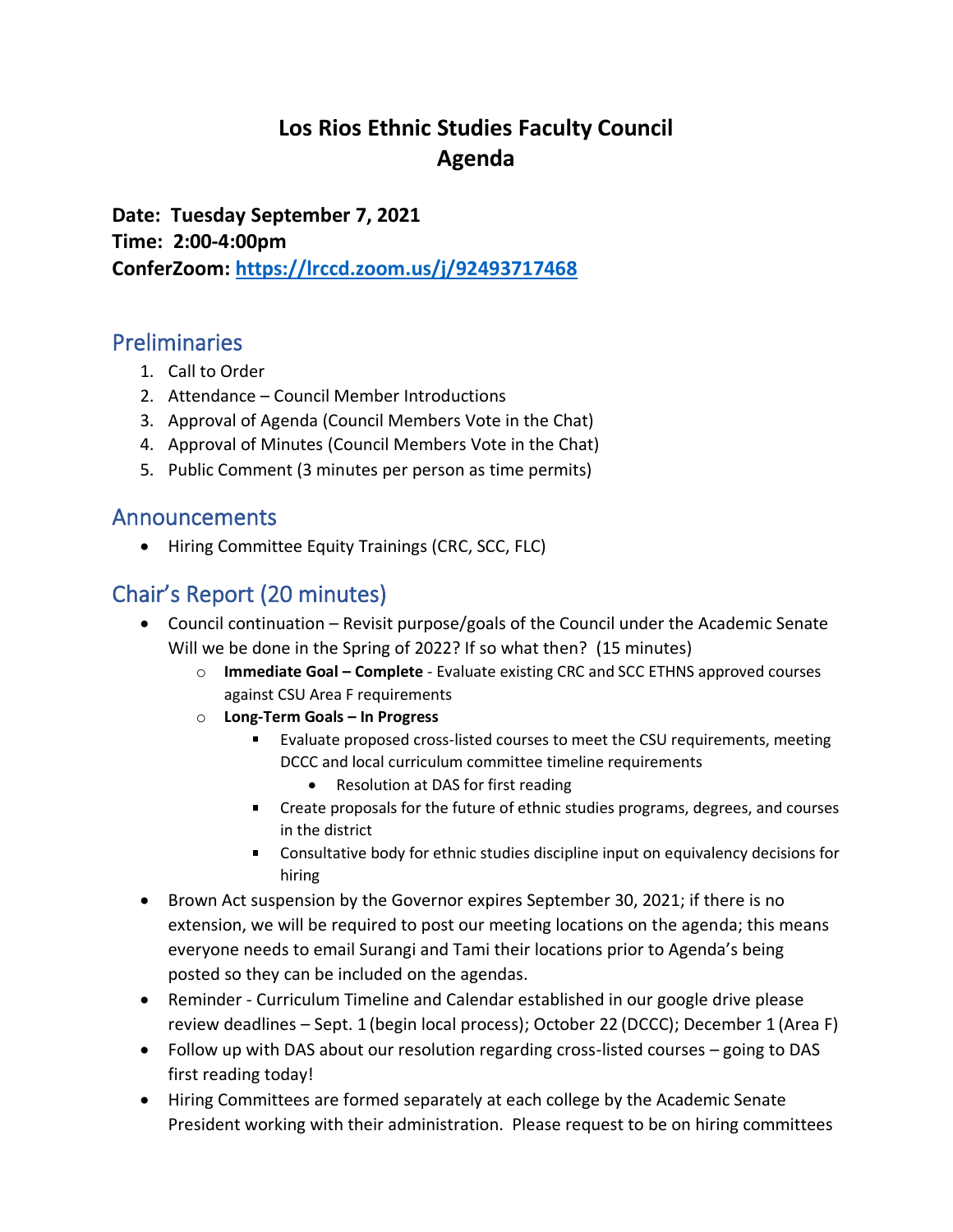Academic Senate Presidents make the decisions. Is your Equity Hiring Training up to date?

- Minimum Qualifications Committee follow up about who will serve? Ask Julie Oliver & Human Resources
- Flex Workshop needs to be rescheduled Confirm this semester or spring?
	- o Flex Series Spring
- Friday work group meetings reminder

# Discussion Items

Note: Items that the committee is unable to get to can be tabled until the next meeting.

- 1. Revisit purpose of the Council discussion (10 minutes)
- 2. Hiring Committees Updates from each college (10 minutes)
- 3. Future requests for 2-3 more Full Time Hires in Ethnic Studies this fall 2021 for Spring 2022 & for Fall 2022 for Spring 2023 (Ethnic Studies ADP requests based on projected student demand for classes)
- 4. Ethnic Studies courses, programs, and degrees (Standing Agenda Item) (10 minutes)
	- o Updates on existing Ethnic Studies Curriculum & revisions
		- ETHNS 300, 320, 330, 340 & 350 check in
		- Check distance education
		- Clarify curriculum deadlines with your Curriculum Committees
			- Sept. 1, Oct. 22, Dec. 1
		- Other courses we are revising and/or writing
	- o Update on Newly Proposed Ethnic Studies Curriculum None
	- o Proposals for Ethnic Studies Programs, Certificates, Degrees
		- $\mathbf{r}$ Discuss forming an Ad-hoc group to work on the Program template
- 5. Local Advisory Groups Update on Ethnic Studies Department formation, etc. (5 minutes)
	- o ARC Local Advisory group report (Ricardo Caton)
	- o CRC Local Advisory group report (Alex Peshkoff)
	- o FLC Local Advisory group report (Tami Cheshire)
	- o SCC Local Advisory group report (Surangi Frazier)
- 6. Ethnic Studies Video Update (Malika Hollinside) (3 minutes)
- 7. Flex Workshop & Series (Alex Peshkoff & Victoire Chochezi)

# Decision Items (Council Members Vote in Chat When Called to Vote)

Note: Decisions should be discussed at one meeting and voted on in a subsequent meeting. Decision items must be made public 72 hours before a vote can be made per Brown Act.

• AdHoc workgroup to begin work on the Program Template

## Future Items

- Future requests for 2-3 more Full Time Hires in Ethnic Studies in Spring 2022 for Fall 2022 & Fall 2022 for Spring 2023 (Ethnic Studies ADP requests based on projected student demand for classes)
- Hiring Committee Updates/Minimum Qualifications Committee Updates